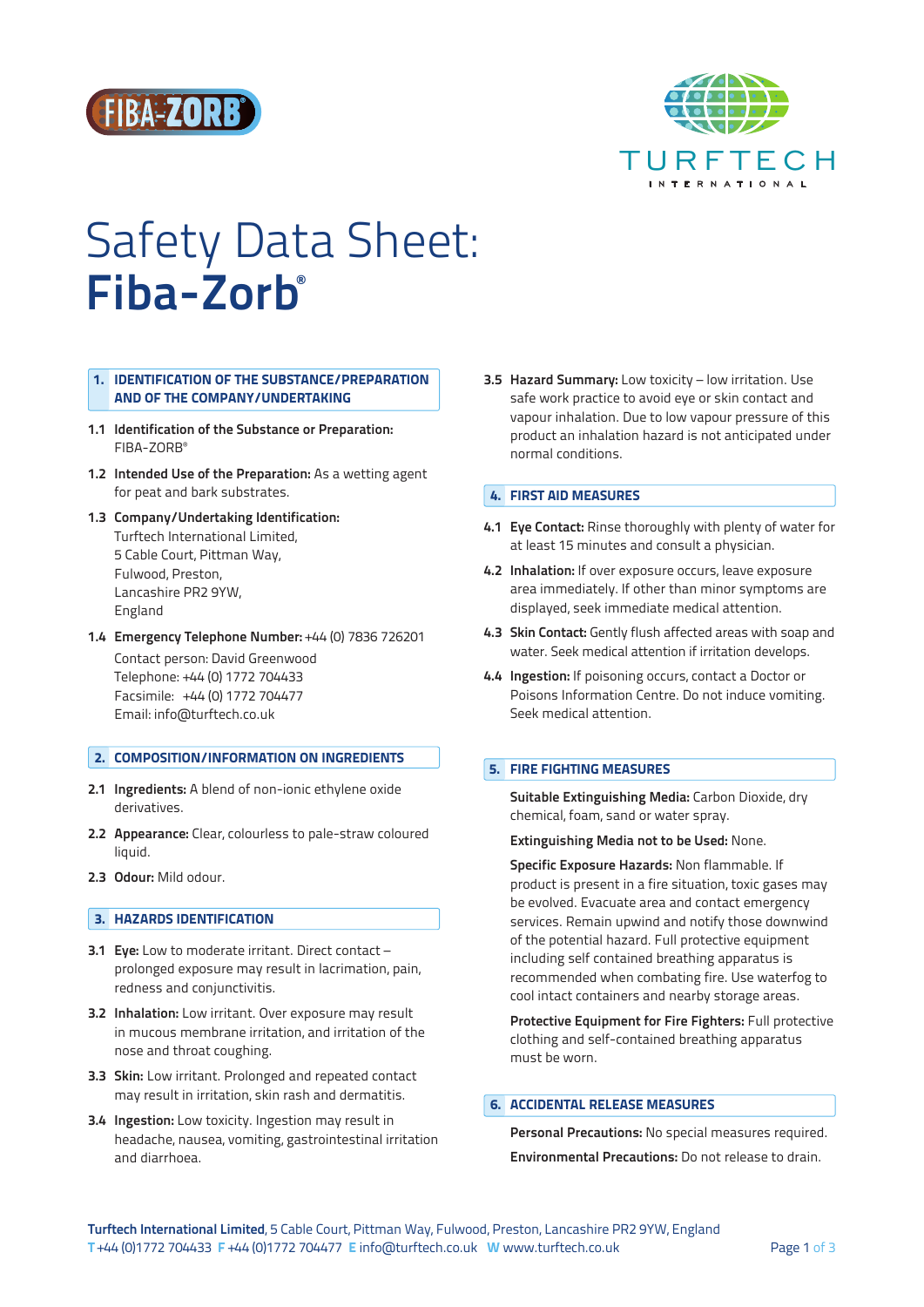



Methods for Cleaning Up: Clean up promptly. Cover spill with absorbent material. Collect by sweeping up and place in container for disposal.

# 7. HANDLING AND STORAGE

## 7.1 Handling

Precautions: Handle under conditions of good industrial hygiene and in conformity with any local regulations in order to avoid unnecessary exposure.

Technical Measures: Engineering controls such as local exhaust ventilation should be used in order to reduce exposure.

Specific Requirements: None.

## 7.2 Storage

Specific Design for Storage Rooms or Vessels: None.

Incompatible Materials: Oxidising agents (e.g. hypochlorites, peroxides), acids (e.g. nitric acid).

Conditions of Storage: Store in a cool, dry wellventilated area (above 0ºC, below 25ºC), removed from direct sunlight, oxidising agents, acid, heat sources and food stuffs. Ensure containers are adequately labelled, protected from physical damage and tightly closed when not in use.

Quantity Limits: None.

Packaging Materials: Polypropylene drums and steel drums.

# 8. EXPOSURE CONTROLS/PERSONAL PROTECTION

Control Parameters: No exposure limits have been established.

Engineering Measures: Engineering control such as local exhaust ventilation are recommended to reduce exposure.

# Specific Control Parameters: None.

Personal Protective Equipment: The provision for personal protective equipment and the need to provide engineering control measures should be decided upon by the user as part of a formal exposure risk assessment.

 Based upon the available toxicological information, the protective measures described below should be regarded as a minimum.

Respiratory Protection: Based upon current information and in the absence of occupational exposure limits, the use of an organic vapour mask to a minimum standard of EN405FFA1 is recommended.

Hand Protection: Chemical protective gloves to a standard EN374 should be provided. Usage periods should not exceed the breakthrough times for the chemical stated by the manufacturer of the gloves.

Eye Protection: Eye protection should be used. The protection should be capable of giving chemical protection as classified in EN166.

Skin Protection: Handling of the material should be done wearing chemical protective clothing suitable for protection against the chemical by Standard EN368.

## 9. PHYSICAL AND CHEMICAL PROPERTIES

| Appearance:                                                   | Liquid                     |
|---------------------------------------------------------------|----------------------------|
| Odour:                                                        | Characteristic             |
| pH:                                                           | 7 +/-1 (neat)              |
| <b>Boiling Point/Boiling Range:</b>                           | Not determined             |
| <b>Melting Point/Melting Range:</b>                           | Pour point, -18°C          |
| Flammability:                                                 | Non flammable              |
| <b>Flash Point:</b>                                           | $>145^{\circ}$ C           |
| Flammability (Solid, Gas):                                    | Not applicable to a liquid |
| Autoflammability (Solid, Gas):                                | Not determined             |
| <b>Explosive Properties:</b>                                  | Not determined             |
| <b>Oxidising Properties:</b>                                  | Not determined             |
| <b>Vapour Pressure:</b>                                       | Not determined             |
| <b>Relative Density:</b>                                      | $1.03 + / - 0.03$          |
| <b>Solubility:</b> Water Solubility:                          | Soluble                    |
| Fat solubility:                                               | Not determined             |
| <b>Partition Coefficient:</b> n-octanol/water: Not determined |                            |
| Viscosity:                                                    | Not determined             |
| <b>Vapour Density:</b>                                        | Not determined             |
| <b>Evaporation Rate:</b>                                      | Not applicable             |

## 10. STABILITY AND REACTIVITY

| <b>Conditions to Avoid:</b>              | None known              |
|------------------------------------------|-------------------------|
| <b>Material to Avoid:</b>                | Oxidising agents, acids |
| <b>Hazardous Decomposition Products:</b> | None known              |